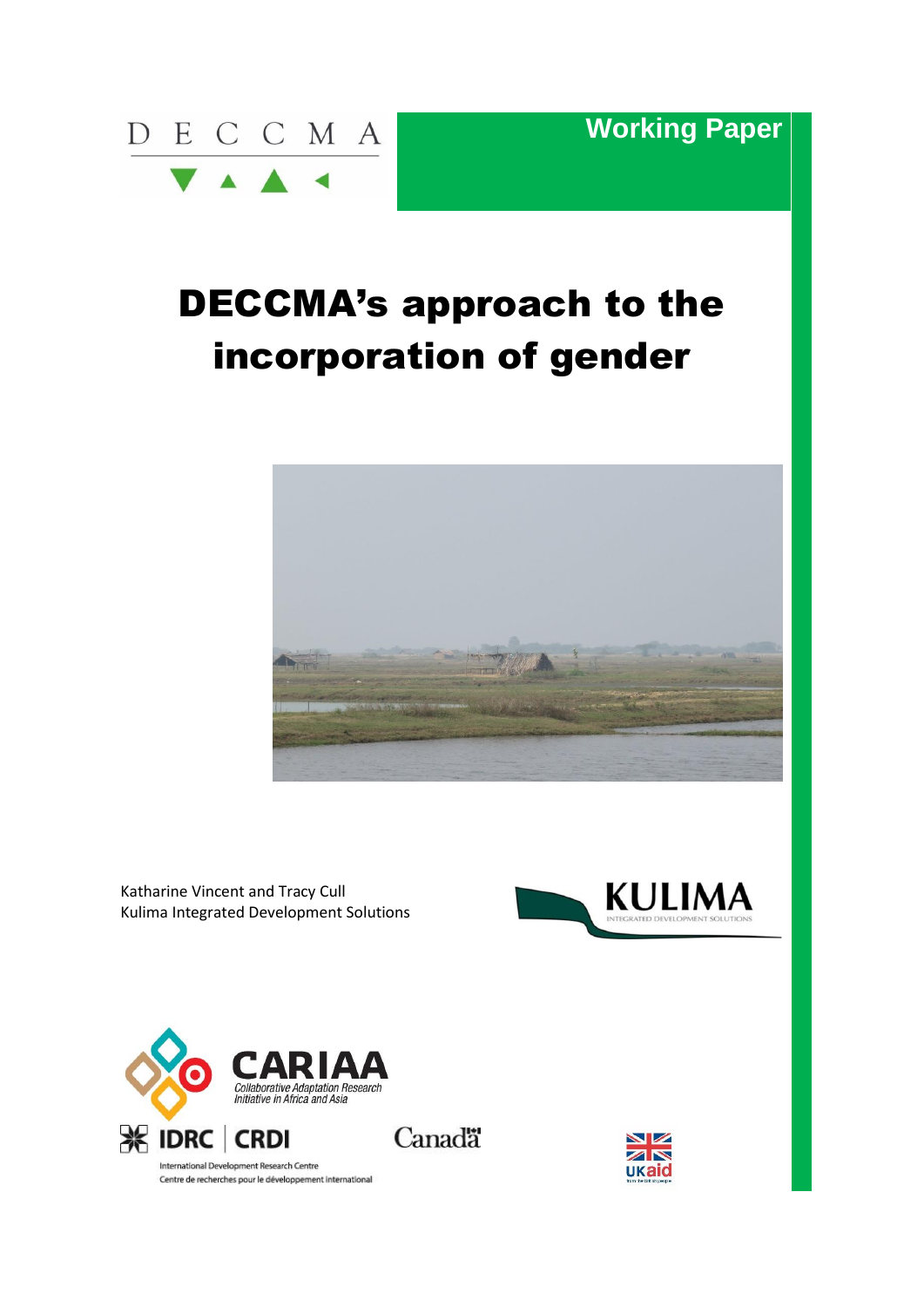#### Citation:

Vincent, K. and Cull, T. 2015. DECCMA's approach to the incorporation of gender. DECCMA Working Paper, Deltas, Vulnerability and Climate Change: Migration and Adaptation, IDRC Project Number 107642. Available online at: **[www.deccma.com](http://www.deccma.com/)**

#### **About DECCMA Working Papers**

This series is based on the work of the Deltas, Vulnerability and Climate Change: Migration and Adaptation (DECCMA) project, funded by Canada's International Development Research Centre (IDRC) and the UK's Department for International Development (DFID) through the **Collaborative Adaptation Research Initiative in Africa and Asia (CARIAA)**. CARIAA aims to build the resilience of vulnerable populations and their livelihoods in three climate change hot spots in Africa and Asia. The program supports collaborative research to inform adaptation policy and practice.

Titles in this series are intended to share initial findings and lessons from research studies commissioned by the program. Papers are intended to foster exchange and dialogue within science and policy circles concerned with climate change adaptation in vulnerability hotspots. As an interim output of the DECCMA project, they have not undergone an external review process. Opinions stated are those of the author(s) and do not necessarily reflect the policies or opinions of IDRC, DFID, or partners. Feedback is welcomed as a means to strengthen these works: some may later be revised for peer-reviewed publication.

#### **Contact**

Katharine Vincent +27 72 196 4525 katharine@kulima.com

#### **Creative Commons License**

This Working Paper is licensed under a Creative Commons Attribution-Non Commercial-Share Alike 4.0 International License. Articles appearing in this publication may be freely quoted and reproduced provided that i) the source is acknowledged, ii) the material is not used for commercial purposes, and iii) any adaptations of the material are distributed under the same license.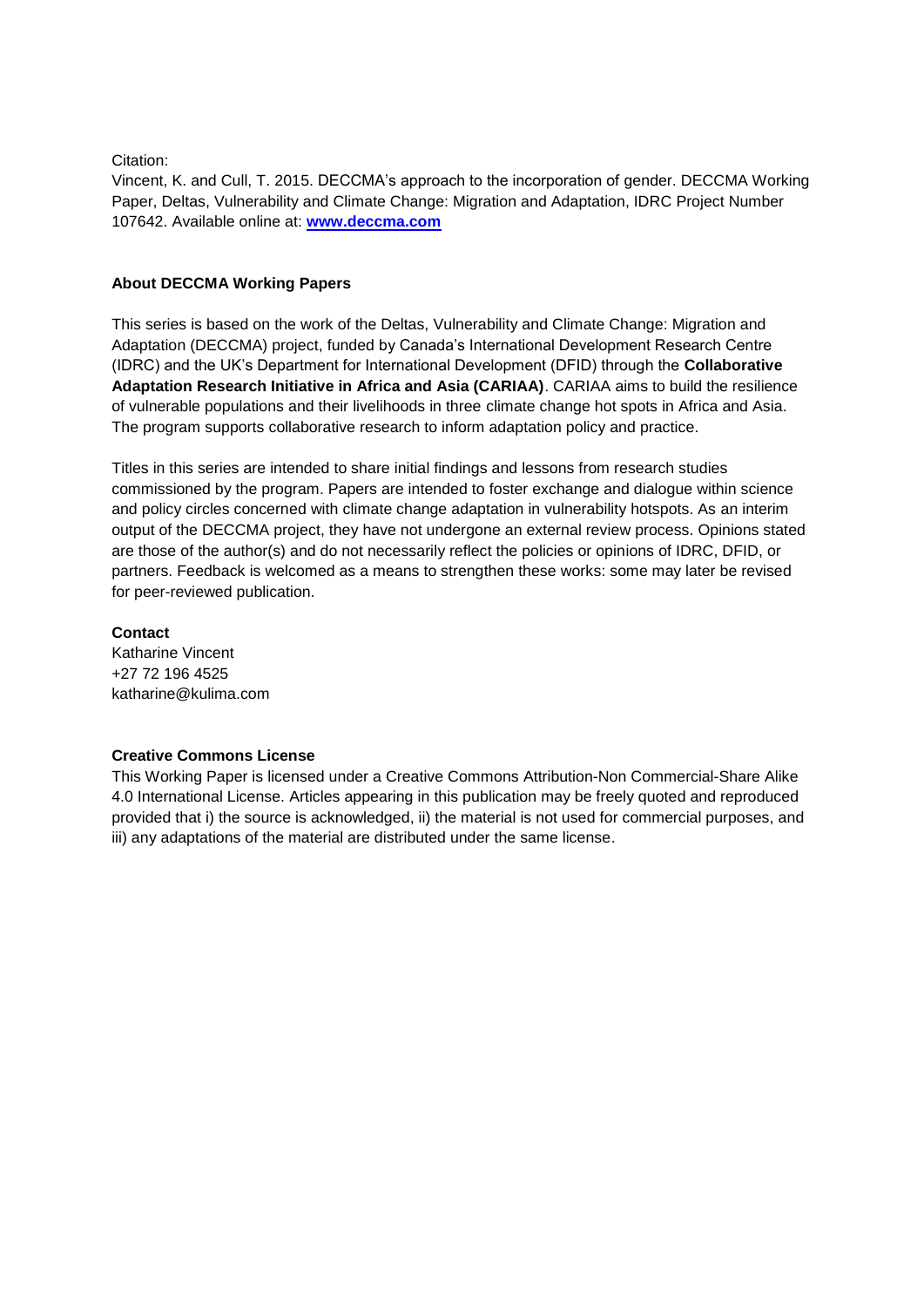## Acknowledgements

We would like to thank Craig Hutton and Natalie Suckall for comments on an earlier draft. This version remains our own responsibility.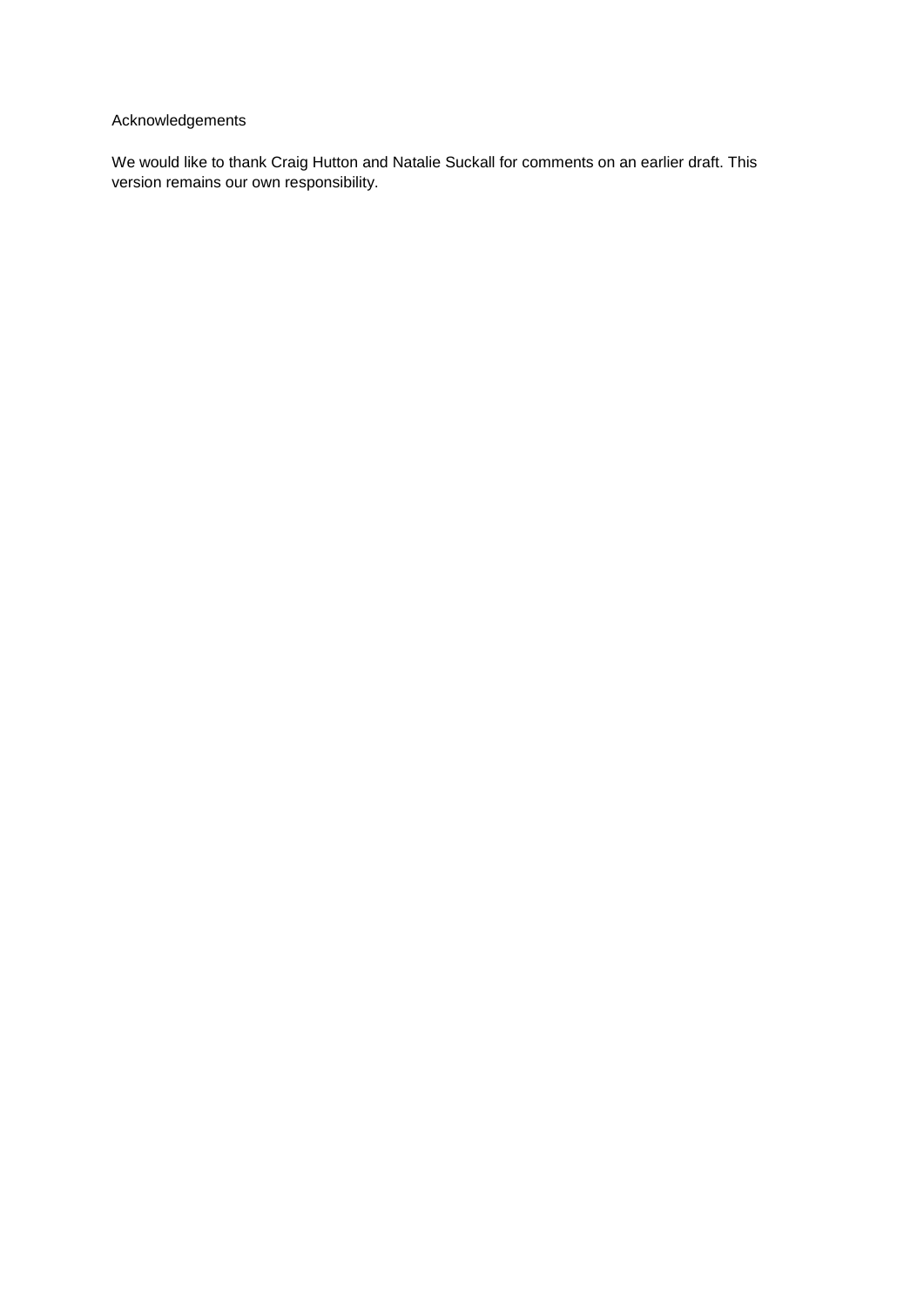### **Contents**

| 4.3 Ensuring ongoing support for the effective integration of gender and social equity within work |  |
|----------------------------------------------------------------------------------------------------|--|
|                                                                                                    |  |
|                                                                                                    |  |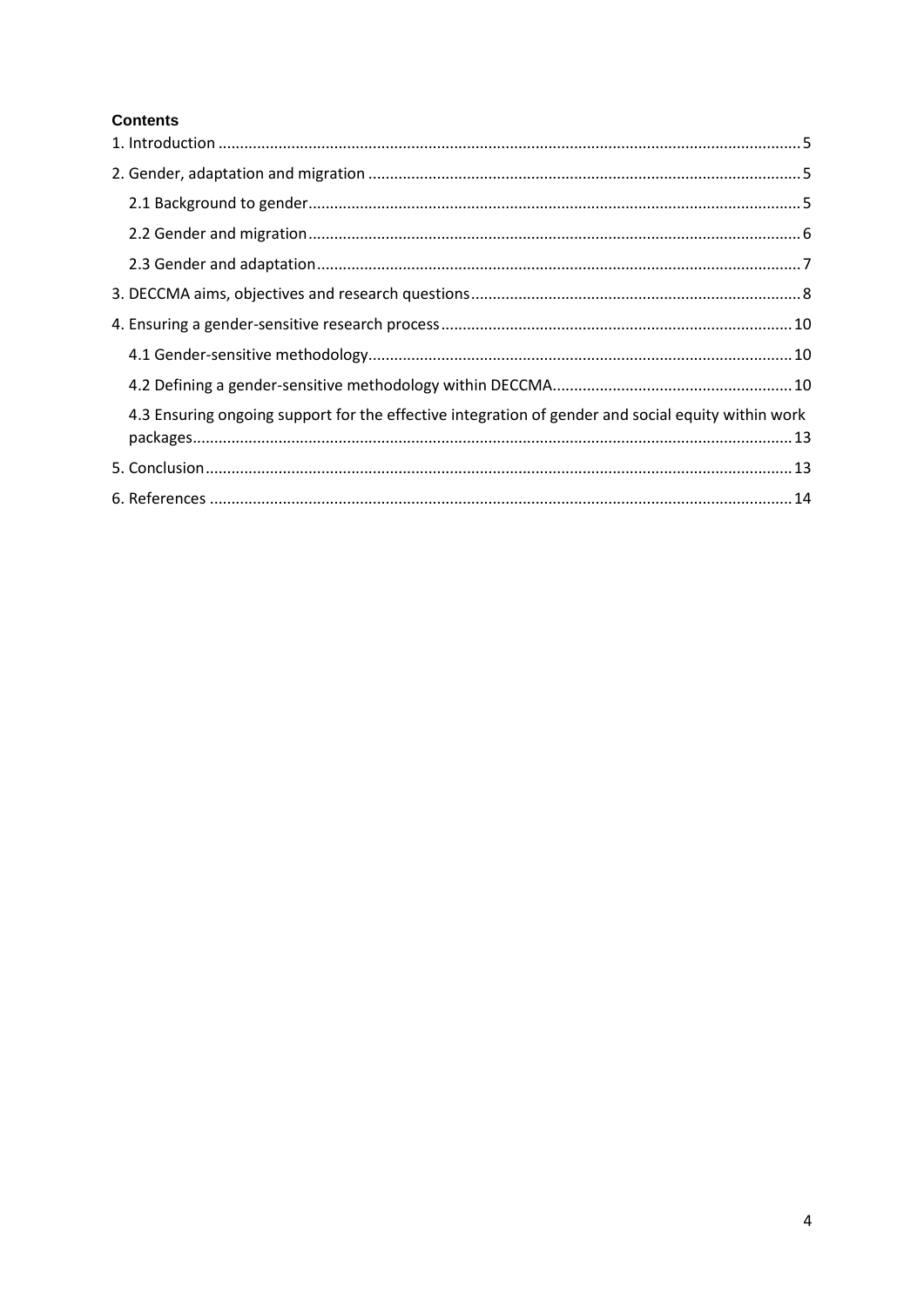# <span id="page-4-0"></span>1. Introduction

Deltas, vulnerability and Climate Change; Migration as an Adaptation (DECCMA) is a five-year, multicountry research project within the Collaborative Adaptation Research Initiative in Africa and Asia (CARIAA). DECCMA was designed through a lens of gender sensitivity. In practice this means that the aims, objectives and research questions were all formulated with a consideration of gender differences and how to investigate them. It also has implications in terms of the research process and methodology employed – to ensure that both men and women (reflecting different socio-economic characteristics and castes as appropriate) have equal opportunity to participate and have their opinions heard. In order to ensure equal opportunity, flexible and gender-sensitive approaches to data collection will be employed. Being able to illuminate any gender differences within analysis of the research findings will ensure that recommendations arising from the project are also gender sensitive. This is important because gender-blind research, when applied to practical use, runs the risk of inadvertently reinforcing existing gender inequalities (Tanner et al, 2015; Alston, 2013; Figueiredo and Perkins, 2012; Arora-Jonsson, 2011; Vincent et al, 2010). Since DECCMA's research, and thus the findings, will be gender-sensitive, this means that the practical application of those findings can contribute to achieving outcomes of gender equality and contribute to transformation in gender relations.

The paper provides an overview of DECCMA's gender-sensitive design; how the design was elaborated; and the ongoing steps to ensure that the aims and objectives are met through a gendersensitive research process. The second section provides a brief review of the literature, highlighting the importance of gender in migration and adaptation, which inform the gender lens applied to DECCMA's design. The third section reviews the aims, objectives and research questions of the programme, and highlights how the key elements for gender sensitivity are embraced. The fourth section investigates how the research process will be gender-sensitive, and the mechanisms that DECCMA has put in place to support this. Section five offers a conclusion.

# <span id="page-4-1"></span>2. Gender, adaptation and migration

# <span id="page-4-2"></span>2.1 Background to gender

Gender refers to the (often invisible) power relations between men and women. Factors such as sex, and other identifiers such as race, are biological – in that we are born *with* them. However, gender and social status are socially constructed – we are born *into* them in that society determines what it means to be a boy or girl, or man or woman, or to be a member of a particular social group (Momsen, 2004). These inherent social constructions carry specific roles, status and expectations which are manifest at a variety of levels, from the household to the community to the country. Individuals may also selfidentify as neither male nor female, or both male and female; as well as members of different social groups. Particularly with social groups, individuals may vary their self-identity depending on the circumstances and the perceived power that belonging to particular social groups may afford them. For example, aside from being female, a woman may have multiple identities depending on her ethnicity, religion and socio-economic background. This concept is known as intersectionality (McCall, 2005).

Differential constructions of gender leads to a situation of gender inequality. Inequality between the sexes is not due to biological factors but is determined by the learnt, unequal and inequitable treatment socially accorded to women (CIGN, 2012). Gender roles are linked to (but not caused by) biological differences. Although it does vary according to regions, cultures and religions, throughout the world there are gender-specific differences in what men and women are expected to do; the knowledge they have; what they consume; their lifestyles; their control of power and resources; their decision-making capacity and spheres of influence (Rijkers and Costa, 2012; Djoudi and Brockhaus, 2011; Paavola, 2008; ILO, 1998). As a result of poorer access to resources, their vulnerability to climate change is also often exacerbated: in Tanzania, for example, the social status of women means that they are more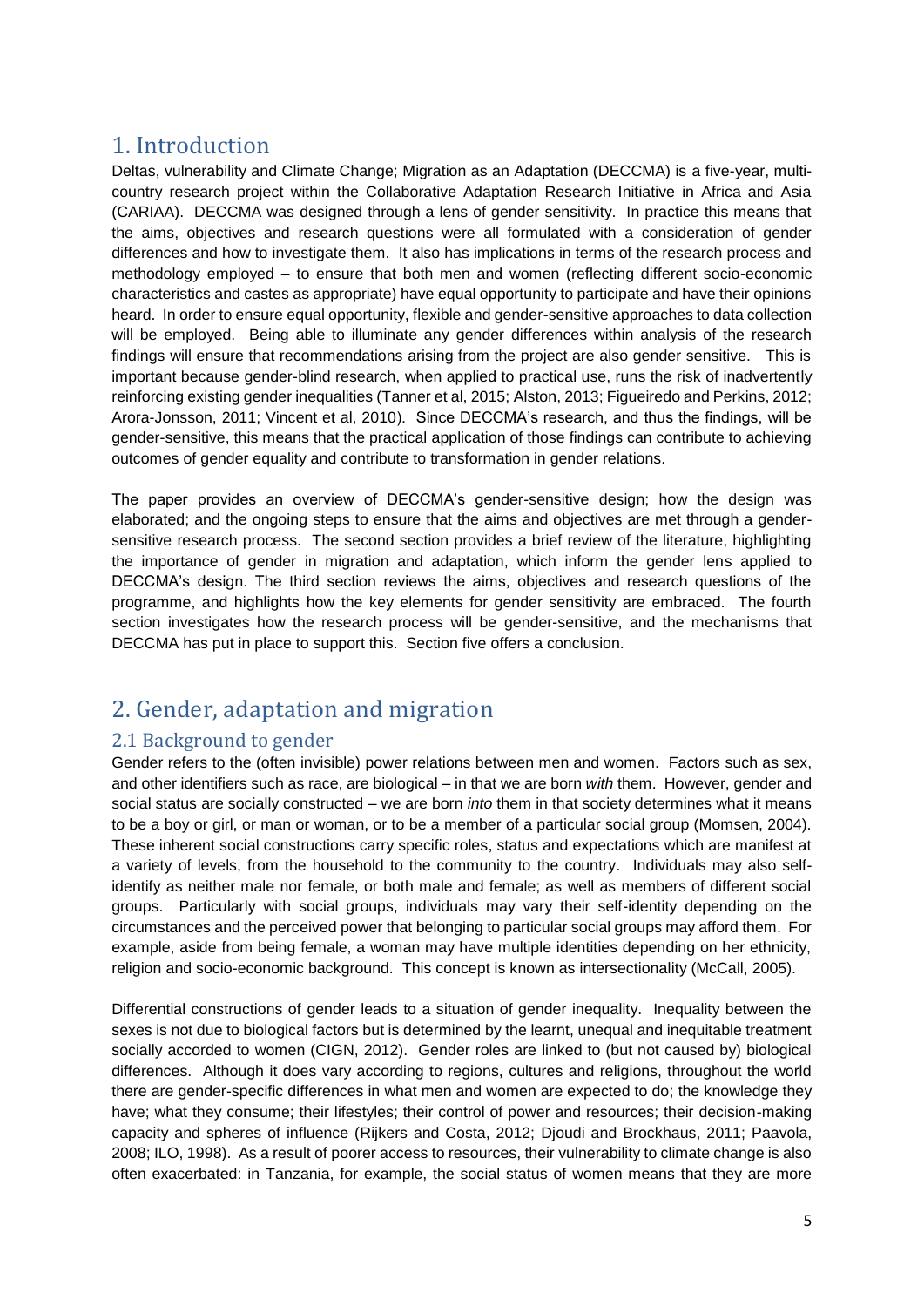likely to experience food and nutrition insecurity since food is preferentially distributed among other family members (Nelson and Stathers, 2009). In patriarchal societies, which make up most of the world, there are very entrenched roles for men and women, and these often intersect with other social identifiers such as age, ethnicity, caste, religion, wealth and class. It is thus also important not to assume that "women" and "men" form homogeneous groups because their gender interacts with other social identifiers to create unique circumstances.

Since they are socially constructed, however, gender relations can change over time and space. Currently no country has yet achieved a perfect situation of gender equality, and, according to a recent report by the World Economic Forum, this outcome will not be achieved until 2095 (WEF, 2014). However, the same report concludes that the greatest progress made towards gender equality is in Scandinavia (Iceland, Finland, Norway, Sweden, and Denmark) with only one developing country (Rwanda) featuring in the top ten.

Gender equality does not mean that men and women are the same, but it refers to the equal enjoyment by women, girls, boys and men of rights, opportunities, resources and rewards which are socially constructed. In essence, gender equality means that rights and opportunities are the same irrespective of whether someone is born male or female or the role they choose to fulfil in society. This is important because, other than in spheres such as voting, inheritance and property rights, and education, trying to treat men and women, and boys and girls, equally may serve to reinforce inequality. This is because men and women, and boys and girls, often have different needs that should be accounted for. For example, allowing all children equal access to the same school classes may actually result in the exclusion of girls who are reluctant to attend due to the presence of male classmates or teachers. Instead, in order to achieve an outcome of gender equality, a gender equitable process may need to be applied. Gender equity is the process of being fair to both women and men. Given the patriarchal nature of most societies, a critical element of this is often positive discrimination to enable empowerment of women, with a focus on identifying and redressing power imbalances.

### <span id="page-5-0"></span>2.2 Gender and migration

The nature of migration in general is methodologically difficult to investigate (Gemenne, 2011). Various families of drivers of migration exist: economic, political, social, demographic and environmental, and migration decisions and flows are affected by the operation, and intersection, of these drivers in particular contexts (Black et al, 2011). Environmental change, including climate change, affects the availability and reliability of ecosystem services and exposure to hazards – and the effect of the environment is dependent on the unique context. As a result, determining individuals for whom environmental factors are the primary influence in their decision-making process is often very difficult (Adger et al, 2014; Foresight Migration and Global Environmental Change, 2011; Brown, 2008). This contributes to varying perspectives in the literature: some sources point to changes in extreme events under climate change, such as droughts and floods, affecting migration patterns (Boko et al, 2007); some point out that past responses to droughts and extreme weather events have not typically caused large increases in migration (Suckall et al., submitted; van der Geest, 2011; Tacoli, 2009); and others call for greater investigation of the interlinkages between typical economic migration drivers and environmental stresses from climate change (Lilleør and Van den Broeck, 2011). Nonetheless, migration has been proposed to be a likely adaptation strategy in poor communities (Barnett and Webber, 2010).

The way in which household composition (including gender) affects migration patterns, which in turn affect adaptation, needs to be further investigated (Stephenson et al, 2011). Migration is expensive and requires various forms of capital (financial, in the form of money; and also social, in the form of networks and contacts with people in the destination location) (Foresight Migration and Global Environmental Change, 2011). This can limit its existence as an option for women relative to men,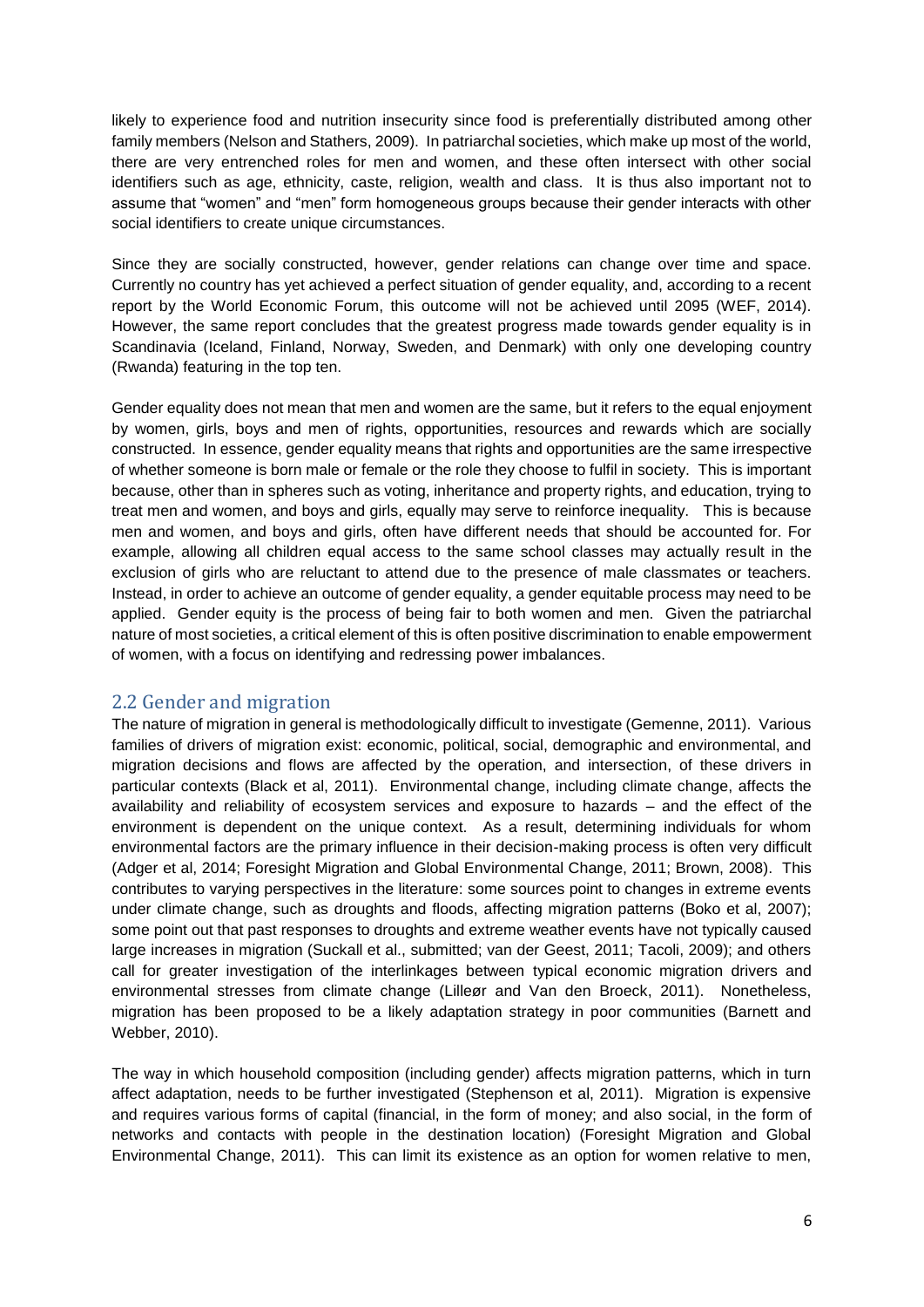since gender roles typically accord women lower economic status and weaker control of financial resources.

Many parts of the developing world, including Africa and Asia, have a long history of both internal and international labour migration. However, these migration flows are strongly gendered. In Ethiopia, for example, drought has been correlated with higher rates of male labour migration (Gray and Mueller, 2012). Gender constructions also often dictate that women stay at home to undertake their reproductive activities, whilst men move to engage in productive activities (Kevane, 2004; Becker, 1979). However, there are now increasing opportunities for women to participate in labour markets as a result of globalisation and world trade trends, even where this is the case they continue to earn less relative to men, and are over-represented in the informal sector, where earnings are typically lower and more uncertain (Lambrou and Piana, 2006; Kabeer, 2008).

As a process, migration affects both receiving and sending areas. For women who remain behind, gender roles and relations can be affected by the migration. In some cases, men may send remittances to other male family members, reinforcing existing gender hierarchies and vulnerabilities (Sørensen, 2005). Women who remain at home often have existing gender inequalities reinforced, as they are often more exposed than men to exploitation, can experience sexual violence and they are often forced into long-hours and low-paying jobs (Goh, 2012; Jolly and Reeves, 2005). If the role of environmental change is to intersect with the more traditional economic driving forces of migration (e.g. Afifi, 2011), it is possible that migration flows will continue to be male-dominated – although this field is very understudied. Similarly, the effects of migration on gender roles and relations is little understood (Rao and Mitra, 2013). In India, the caste system also plays a key role in intersecting with gender roles to determine migration impacts (Borooah et al, 2014).

### <span id="page-6-0"></span>2.3 Gender and adaptation

As noted above, differential access to the resources required for adaptation gives rise to gender differences in vulnerability to climate change. Similarly there is significant evidence that women's higher vulnerability to weather-related disasters results in higher numbers of death, and death at younger ages (Adger et al, 2007; Neumayer and Plümper, 2007). However, whilst literature around gender and adaptation has focused traditionally on binary distinctions between "men" and "women", there is an emerging, more nuanced, understanding of how the social construction of gender interacts with other social identifiers to enable or impede adaptive capacity.

Recognition that gender and various social identifiers interact in complex ways to produce or reduce vulnerability has also typically been overlooked, including how climate change affects relative poverty and social inequality (Leichenko and Silva, 2014). In hurricane Katrina, for example, social inequality stemming from wealth and ethnicity intersected to produce high levels of vulnerability (Anastario et al, 2009; Jenkins and Phillips, 2008). Political ecologists are also beginning to address the ways in which institutional practices shape access to resources and control over decision-making processes, including through the social construction of gender and its intersection with other factors that shape inequalities and vulnerabilities (Tschakert, 2013; Bee et al, 2013; Tschakert and Machado, 2012). Interrogating the nature of vulnerability of other groups, such as children and the elderly, is emerging (UNICEF, 2011; Baker, 2009). Investigating the relationship between climate change and ethnicity/caste is also currently significantly under-researched (Nelson, 2011).

There are various mechanisms through which adaptation to climate change can be supported. At the national level these can include physical and technical solutions (e.g. climate-proofing infrastructure). Institutional adaptations, such as the creation of climate change policies and strategies are also important. However, there is also scope for adaptation to be supported through development interventions. Conceptually it can be viewed as spanning a continuum from "regular" development activities that also reduce vulnerability to a range of climate hazards and risks, to highly targeted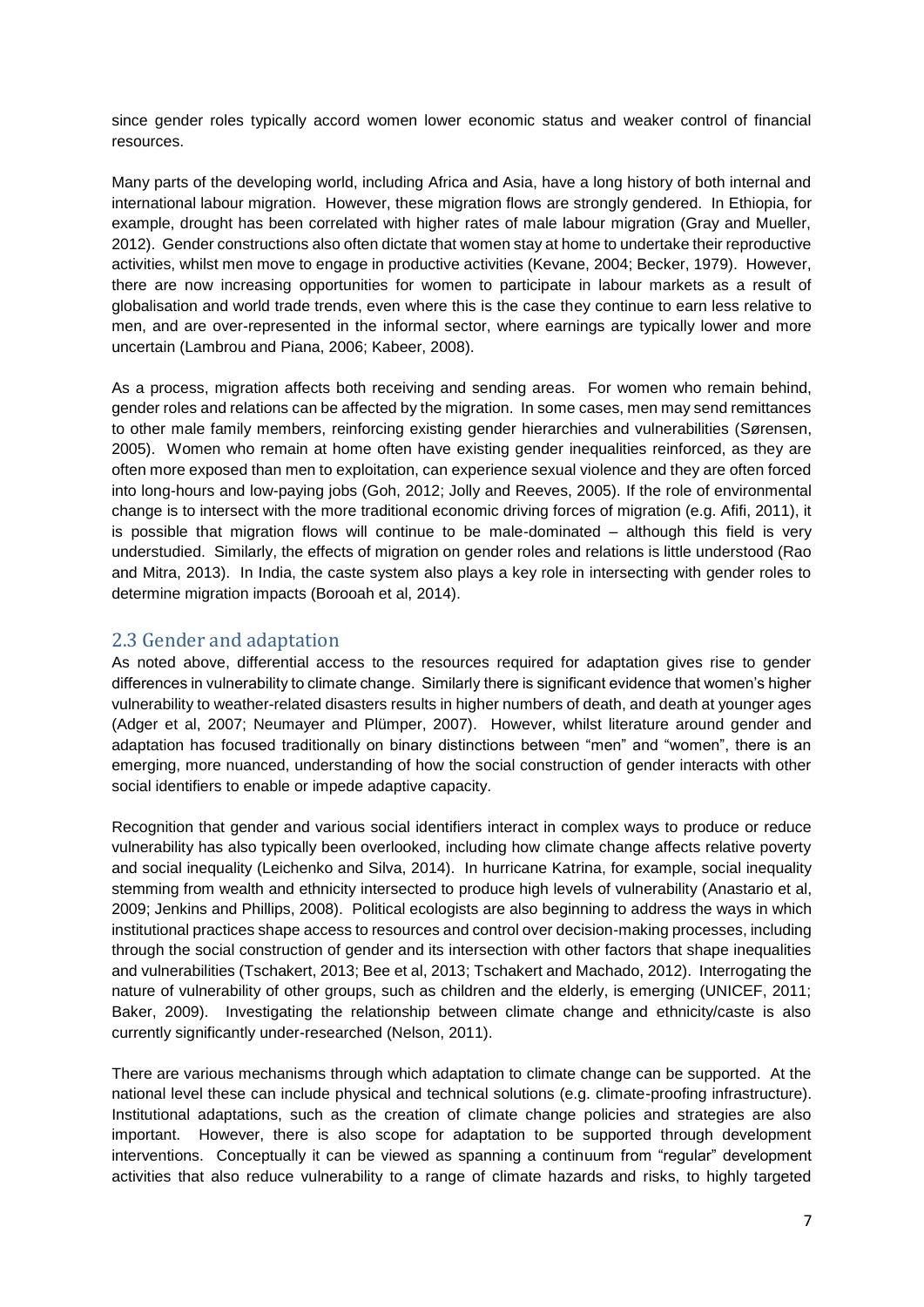adaptation measures designed to address specific, identifiable and quantifiable climate risks (McGray et al, 2007). In the literature there is now a move away from talking about adaptation and rather considering adaptive development (Agrawal and Lemos, 2015; Fazey et al, 2015; Wise et al, 2014). This is because adaptation implies a tangible end-point when, in reality, it is not possible to mainstream climate change at one point and consider the job complete. Instead the mainstreaming of climate considerations and how to modify development to ensure it is adaptive as climate change unfolds, as well as how it is projected to continue in the future, needs to be an ongoing process. Adaptive development is thus enabled by adaptive institutions and information-based policy intervention. Explicit consideration of how to encourage sustainable development (and generic adaptive capacity) as well as specific adaptive capacity is thus required (Eakin et al, 2014).

The gender dimension of development has long been recognised, and so there is scope for adaptive development to also be gender-sensitive and also pro-poor. Social protection, in its protective, preventive, promotive and transformative forms, has witnessed a rapid rise in popularity on the development policy agenda in recent years, as growing empirical evidence shows that it can contribute effectively to poverty reduction whilst also moving people into productive livelihoods and securing social rights (IDS, 2011; Devereux and Sabates-Wheeler, 2004). Given that major livelihood risks that can reinforce poverty can include climate hazards and disasters, the concept of adaptive social protection has arisen at the convergence of social protection, climate change adaptation and disaster risk reduction. Adaptive social protection is a new, integrated approach to reduce the vulnerability of poor people in developing countries. It works on the understanding of the interlinked nature of the shocks and stresses that poor people face today – and the potential synergies to be gained from bringing together social protection, disaster risk reduction and climate change adaptation (Béné et al, 2012). Adaptive social protection is typically targeted at marginalised social groups with the express intention of improving well-being and social equality. The importance of gender-sensitivity has been highlighted, and guidance documentation produced (Jones and Holmes, 2010; Holmes and Jones, 2010).

At the local level, individual and communal adaptations to climate change can only be enabked when there is an understanding of the nature of climate risk and how it may affect livelihoods. Access to climate services (i.e. the climate information and knowledge that is needed to support decision-making – see Vincent et al, submitted) and social protection are outlined here as two enabling factors for tangible mechanisms. Firstly, in terms of access to climate services, there is a need to ensure more adaptation includes the information required to anticipate and undertake anticipatory preparation measures to reduce vulnerability to both incremental climate change but also, particularly, the likelihood of extreme events. There is now increasing focus on providing climate services that are timely, tailored and targeted (Vaughan and Dessai, 2014; Bostrom et al, 2013), although in practice this is not yet widespread (ALP, 2014). Ensuring gender sensitivity in this endeavor is essential to ensure access of both men and women. Since men and women typically have different education levels, particularly in the older generations, information needs to be made available in local languages and in non-written form in order that it can be accessed by women (UNECA/ACPC, 2011). In some cases women and men have also been found to prefer different communication channels to receive climate services, with men preferring to hear it on the radio and women preferring face-to-face briefings from an extension officer (Archer, 2003). Recent trials in Kenya have been working to ensure that crop and livestock extension officers are able to understand weather and climate information in order to issue appropriate agro-advisories for men and women (ALIN, 2013). Highlighting the growth in interest in this arena, the World Meteorological Organisation held its third gender conference with the theme "Gender Dimensions of Weather and Climate Services" in 2014.

# <span id="page-7-0"></span>3. DECCMA aims, objectives and research questions

Globally, deltas are dynamic systems and are currently home to more than 500 million people. However, they are extremely sensitive to various parameters that will be affected by climate change,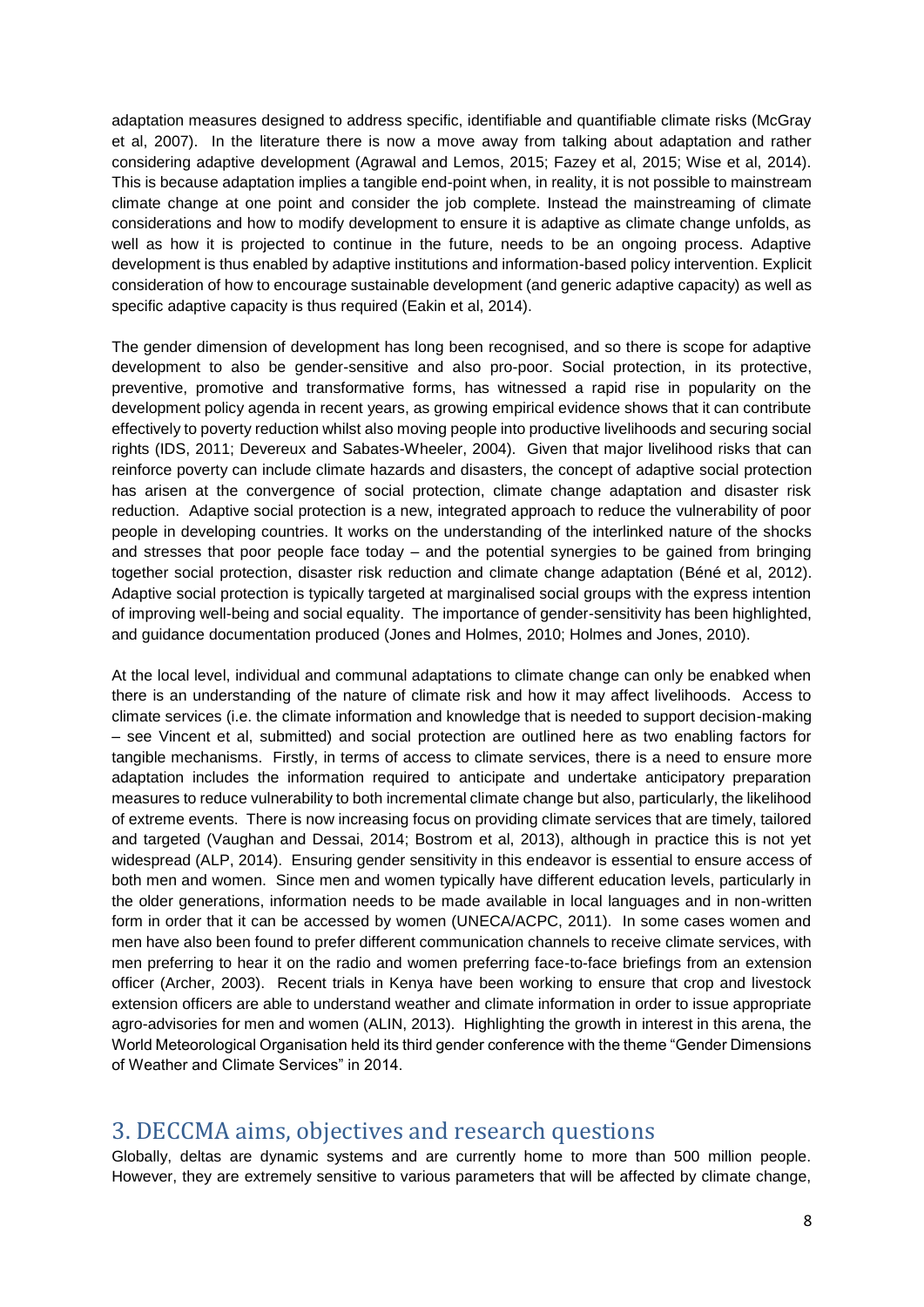including fluvial flooding, droughts and sea level rise. Thus, there is concern that existing strategies to cope with changes in the biophysical environment may be inadequate in the context of climate change. Migration is already an established household adaptation to cope with environmental and economic change. This can be both a successful form of adaptation, increasing the resilience of the migrant household, and unsuccessful, perpetuating vulnerability in a new location with differential impacts on men and women.

To develop a deeper understanding of the linkages between climate change, adaptation, migration and vulnerability in deltas, the DECCMA project is conducting research that is informed by the natural and social sciences across one large delta: the Ganges-Meghna-Brahmaputra (GMB) in Bangladesh; and two smaller deltas, the Mahanadi in eastern India, and the Volta in Ghana.

### The dual **research aims** are:

(1) To assess migration as an adaptation in deltaic environments with a changing climate; and

(2) To deliver policy support to create the conditions for sustainable, gender-sensitive, adaptation.

### The **objectives** are:

(1) To understand the governance mechanisms that promote or hinder migration of men and women in deltas

(2) To identify climate change impact hotspots in deltas where vulnerability will grow and adaptation will be needed

(3) To understand the conditions that promote migration and its outcomes, as well as gender-specific adaptation options for trapped populations, via surveys

(4) To understand how climate-change-driven global and national macro-economic processes impact on migration of men and women in deltas

(5) To produce an integrated systems-based bio-physical and socio-economic model to investigate potential future gendered migration under climate change

(6) To conceptualise and evaluate migration within a wide suite of potential adaptation options at both the household and delta level

(7) To identify feasible and desirable adaptation options and support implementation of stakeholder-led gender-sensitive adaptation policy choices

Answering these questions will be enabled through six work packages, the relationship between them is shown in the structure of DECCMA in Appendix A.

The knowledge generated through the research will encourage appropriate gender-sensitive policy responses to ensure that the most vulnerable in deltas are able to adapt, and how adaptation policy effectiveness can be maximised. The analysis will guide sustainable and equitable development of deltas and will:

(1) Identify gender-differentiated stakeholder-relevant scenarios of local/regional/delta level vulnerability to climate change;

(2) Identify options for effective climate adaptation for men and women in the poorest groups in deltas; and

(3) Lead to the development of gender-sensitive adaptation funding proposals in the three deltas (DECCMA proposal).

These aims and objectives are consistent with the CARIAA cross-consortia Gender and Equity Working Group Log Frame Gender Indicator, which emphasises the importance of integrating gender within research themes (CARIAA, 2014). DECCMA's approach to integrating gender into its activities is different because it has been included since the proposal phase. This is in contrast to other approaches, where the objectives and research questions are devised and then, following the inception phase, revised or added to in order to ensure a gendered angle is considered. This means that, during the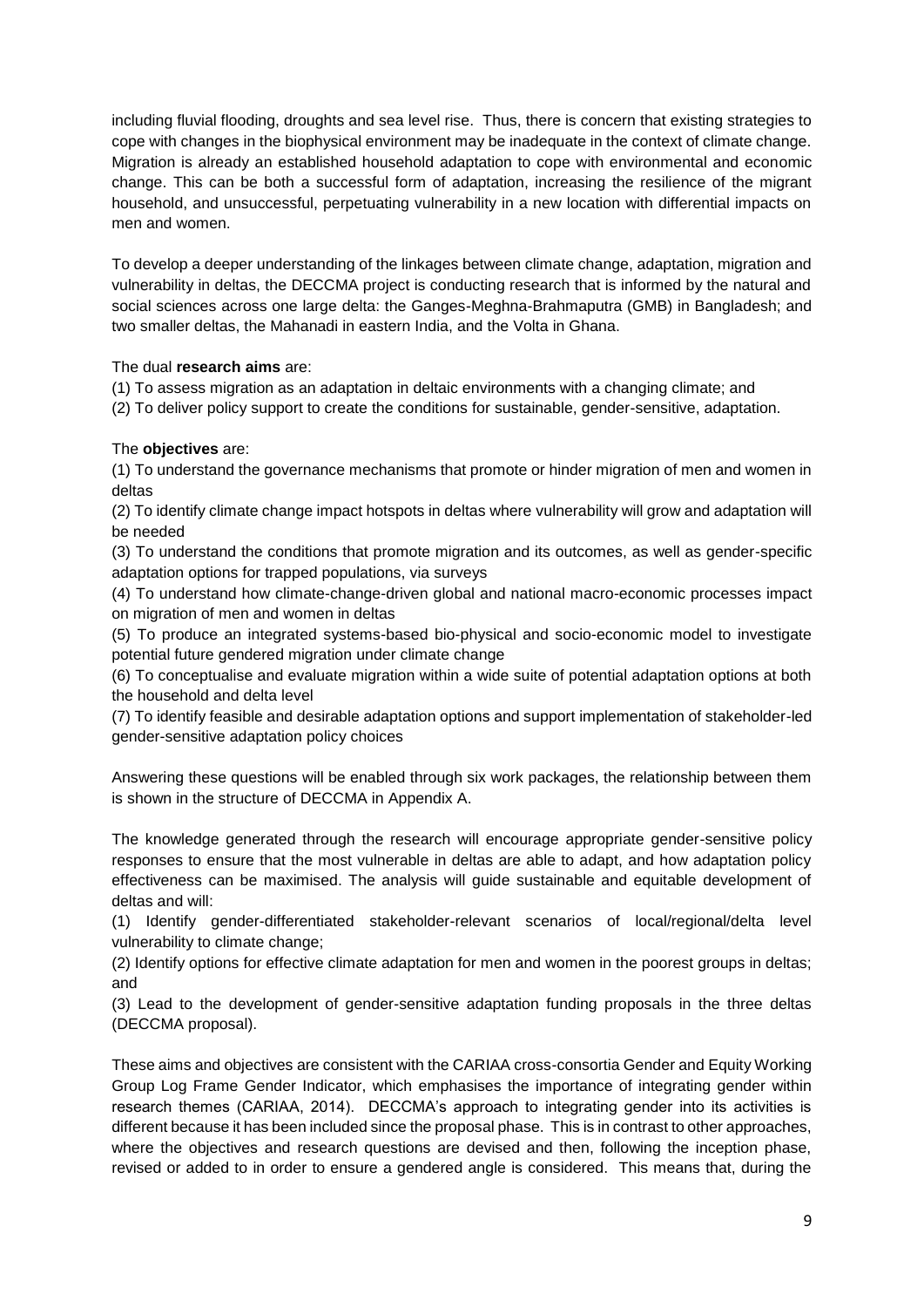inception phase when the operationalisation of research questions has taken place and the methodology refined, all researchers have been aware that they are including the consideration of differences between men and women in their investigations. The question, therefore, has been more *how* to do this, rather than what the question should be.

Throughout the inception phase, several working definitions have been finalised, and these have all been designed to reflect gender sensitivity. Within migration, for example, the DECCMA definition is qualified by a number of recognitions, which include:

"…The propensity to migrate, and to engage in the different forms of migration, often differs between men and women, reflecting context-specific predominant gender roles and relations…

…Migrants remain part of a linked sending-receiving system. Many migrants are transnational: financial and emotional ties to places of origin are rarely severed, although their manifestations may vary over time with implications for gender roles and relations.

Migration can have both a positive and/ or negative impact on the wellbeing of the migrant and the household and community, and gender relations within the household and community from which he or she originates."

The project briefing note summarising key adaptation issues and debates for DECCMA also highlights gender among the barriers to adaptation, and includes gender dimensions as a key component for the systematic literature review of adaptation in the deltas (Suckall et al, 2014).

# <span id="page-9-0"></span>4. Ensuring a gender-sensitive research process

## <span id="page-9-1"></span>4.1 Gender-sensitive methodology

Actively ensuring that the aims, objectives and research questions of DECCMA have considered gender and social equity from the initial proposal means that all researchers have been committed to the need to disaggregate data collection by sex. This is a prerequisite to gender analysis and will allow the consortium to effectively address the gender-sensitive research questions. However, particularly in the case of primary data collection, disaggregating into men and women and taking account of different social identifiers often requires a different approach to how the research is undertaken. This reflects the need for additional information on how the high-level objectives translate into the research process (Timmers, 2014).

Whilst collecting sex-disaggregated data is an important aspect that allows analysis of differences between men and women, it is also critical to undertake an equitable research process. This means that, where primary data collection is taking place, there should be opportunities for the voices of men and women (and men and women of different classes, social groups, castes, religions, etc.) to be heard, and that will require fitting around the gendered nature of roles and relations that determines spatial and temporal patterns of activity (for more information, see Jost et al, 2014). In the same way that girls may be reluctant school classes alongside boys or taught by male teachers, women may not be comfortable speaking in front of men during focus groups that involve both sexes. To achieve equality in the outcome, women may need to be treated differently, but equitably. For example, focus groups that are streamed by gender may need to be held. Similarly, researchers may need to be flexible with the timing and/or location of research activities in order to fit around gendered roles (for example holding women's focus groups in people's houses if religious norms prevent women from gathering in public places). To this end, the development of a gender-sensitive methodology has been undertaken during the inception phase in close consultation with all the work packages.

### <span id="page-9-2"></span>4.2 Defining a gender-sensitive methodology within DECCMA

Table 1 summarises the main work packages within DECCMA and their aims and key methods (a graphical representation of the linkages between them is available in Appendix A). Given the linkages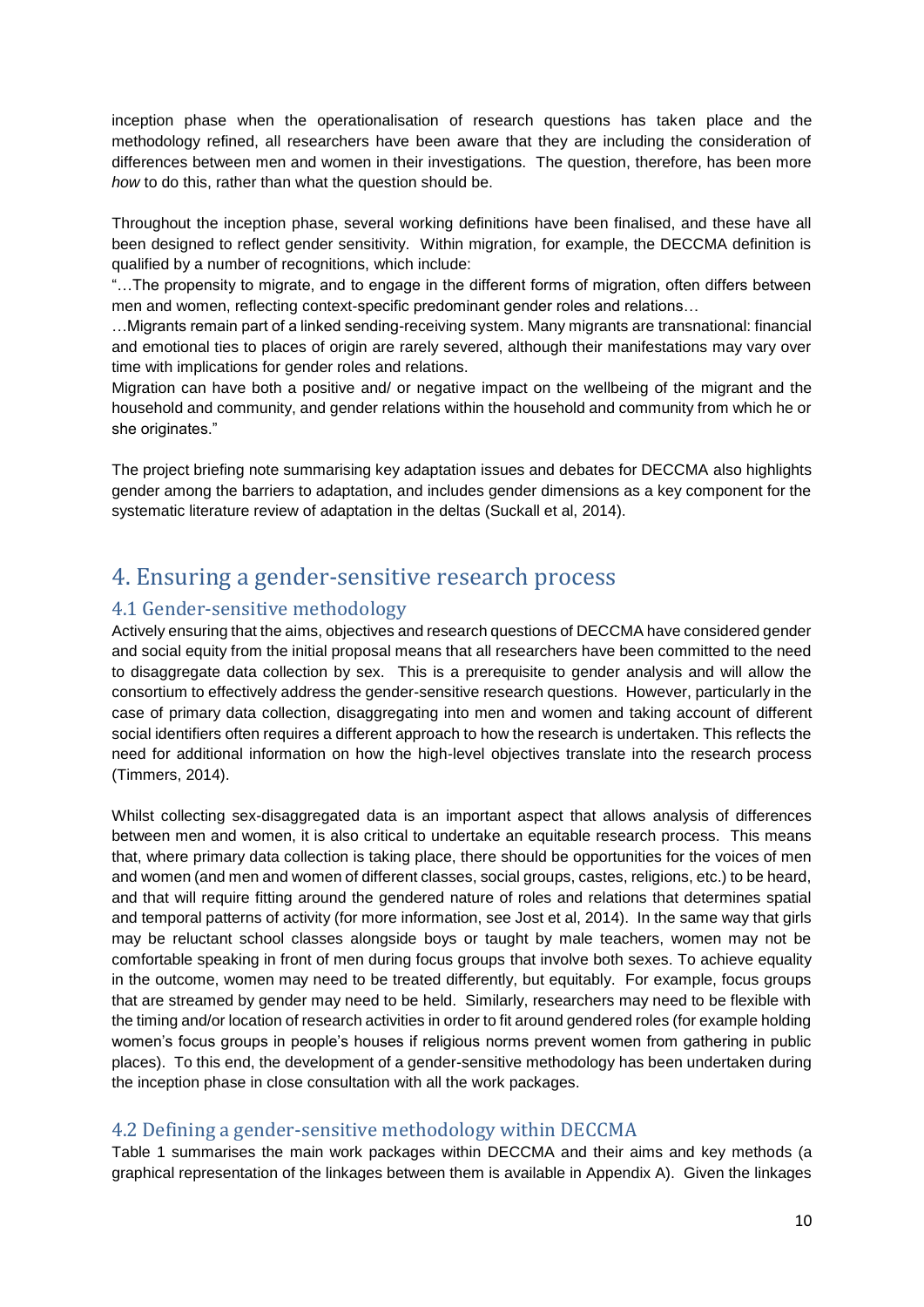between the work packages in meeting the overall objectives and aims, some have more scope for the direct inclusion of sex-disaggregated data and a gender-sensitive approach (e.g. work packages 1, 3 and 6). The inputs to some work packages are contingent upon the research findings of other work packages (e.g. work package 2 and 5), whilst others are highly dependent on analysis of existing data, and thus constrained by the availability of that data and whether or not it is sex-disaggregated (e.g. work packages 2 and 4). This section takes work packages 1, 3 and 6 in turn to outline the process so far to define a gender-sensitive methodology at the activity level.

Work package 1 is the DECCMA-wide work package concerned with coordinating the needs for stakeholder engagement throughout the project. This work package is concerned with the various needs of different work packages for stakeholder engagement for data collection, or to approve or validate research work that has been completed during the project, or to help guide the direction that research efforts should take. Its Stakeholder Engagement Plan outlines four separate rounds of stakeholder engagement (Adams et al, 2015a). Each round will comprise of a number of workshops, meetings and interviews, taking place at various geographical and administrative levels, and each addressing potentially different types of stakeholders. These will take place in Bangladesh (Ganges-Brahmaputra-Meghna), Ghana (Volta) and in India (Ganges-Brahmaputra-Meghna and Mahanadi).

Stakeholder engagement will take place at national/state and district level, and at community level. In order to ensure gender-sensitivity, the different education levels and responsibilities of men and women will determine the way in which (and where) the engagement takes place. For national/state and district level workshops several things will be recorded: the sex-disaggregation of invitees and attendees (along with their positions); and the respective contributions from men and women, showing balance of contributions and potentially highlighting issues of particular interest to either sex. For community level engagement, separate focus groups will be carried out for males and females, each run by members of the same sex. The timing of meetings may be more critical at the community level than at higher levels. Local events or priorities that affect attendance of particular groups will be taken into account in planning and, in particular, meetings will be carried out at times of day convenient for women and men who will have different duties. Ensuring that there are sufficient field staff for male-female pairs to enter households to interview, so that men speak separately with men, and women speak separately with women, will also be important. In the event that any mixed meetings are held, recording of the sexdisaggregation of attendees will take place.

Work package 3 is investigating migration as an outcome of vulnerability and/or as an adaptation to climate change and Work Package 6 is examining the types of adaptations which exist in deltas. A Community Engagement Plan has been drafted (Adams et al, 2015b). This covers an exploratory qualitative phase (intended to inform the design of the survey and the sampling strategy). Being gendersensitive in this work package will require two elements: ensuring sex-disaggregation of data (to enable analysis highlighting similarities/differences between men and women); but also being flexible in the implementation of the methodology to ensure that both men and women have equal opportunities to participate and share their opinions.

Consistent with the approach outlined in work package 1, the Community Engagement Plan highlights the need to ensure that there are sufficient field staff for male-female pairs to enter households to interview. At community level, groups and meetings will always be conducted separately with men and women, and any meetings, the survey and individual interviews will be carried out at times of the day convenient for both men and women with different. At national and district level, where women's education levels will have evened out the power relations, it may be appropriate to have mixed groups. In this case, the sex of participants will be recorded and it is important that the note-taker highlights which comments are made by men and which are made by women (and in particular topics on which men and/or women's opinions dominate).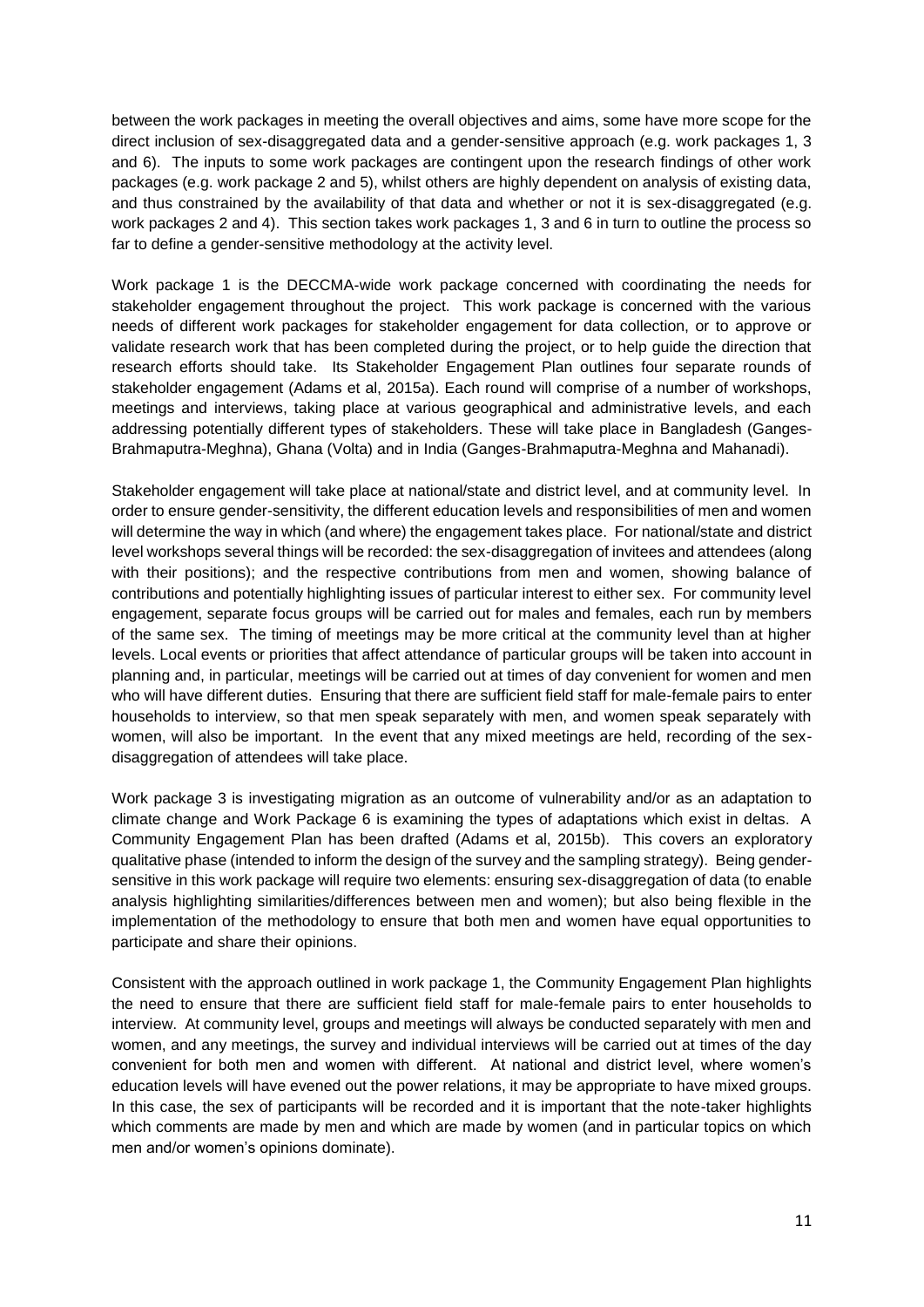| Work package              | Aims                                                                                             | Key methods                      |
|---------------------------|--------------------------------------------------------------------------------------------------|----------------------------------|
| 1 - Governance systems    | Triple purpose of engaging stakeholders in the project, understanding the capacity of the        | Stakeholder analysis,            |
| and gender-sensitive      | governance system to support migration in the context of other adaptation, and leaving a         | governance analysis,             |
| stakeholder               | policy and practical legacy from the research, e.g. the submission of international climate      | stakeholder engagement           |
| engagement                | finance proposals to deliver gender-sensitive sustainable adaptation in deltaic environments     |                                  |
|                           | under a changing climate.                                                                        |                                  |
| 2 - Vulnerability, hazard | To define and map key hazards/environmental stressors, and socio-economic vulnerability          | Conceptual modelling, scenario   |
| and climate change        | under various climate scenarios, and from a historical, current and future perspective to        | development, mapping of          |
| hotspot mapping           | understand the magnitude and location of impacts.                                                | various physical and socio-      |
|                           |                                                                                                  | economic parameters              |
| 3 - Migration as an       | To provide a broad understanding of the demographic situation in each of the deltas and the      | Quantitative household survey,   |
| outcome and               | current and future projected sex-disaggregated migration patterns.                               | qualitative semi-structured and  |
| determinant of            |                                                                                                  | key informant interviews,        |
| vulnerability in deltaic  |                                                                                                  | scenario development             |
| populations               |                                                                                                  |                                  |
| 4 - Economic modelling    | To provide a tool that allows policy makers to see how different climate scenarios affect the    | Non-survey methods, economic     |
| of the impacts of climate | economic options in the delta and how these in turn affect vulnerability and sustainability in   | modelling                        |
| change                    | the region and to link economic factors to the availability of jobs and livelihoods in the delta |                                  |
|                           | and thereby to potential migration fluxes (to identify gender-sensitive adaptation options)      |                                  |
| 5- To produce an          | To develop methods to assess adaptation choices in deltas with a strong focus on migration       | Integrated assessment            |
| integrated model that     | through assessment methods and a modelling tool which considers the bio-physical,                | modelling                        |
| assesses adaptation       | economic and socio-economic drivers of migration, the potential migration fluxes of men          |                                  |
| and migration in deltas   | and women, potential trapped populations, and assess the influence of other autonomous           |                                  |
|                           | and planned adaptation processes and decisions. These integrated assessment methods              |                                  |
|                           | can be utilised to conceptualise and investigate potential future migration of men and           |                                  |
|                           | women under climate change and different adaptation policy choices.                              |                                  |
| 6 - Identifying and       | To identify and evaluate the scope, types, and sustainability of adaptation options (including   | Quantitative (household) survey, |
| evaluating feasible and   | migration) occurring in deltas; and to engage stakeholders to deliver concrete proposals for     | qualitative interviews and focus |
| acceptable planned and    | international climate finance to implement effective anticipatory gender-sensitive adaptation.   | groups, policy analysis          |
| autonomous                |                                                                                                  |                                  |
| adaptations               |                                                                                                  |                                  |

### Table 1: Main work packages within DECCMA and their aims and key methods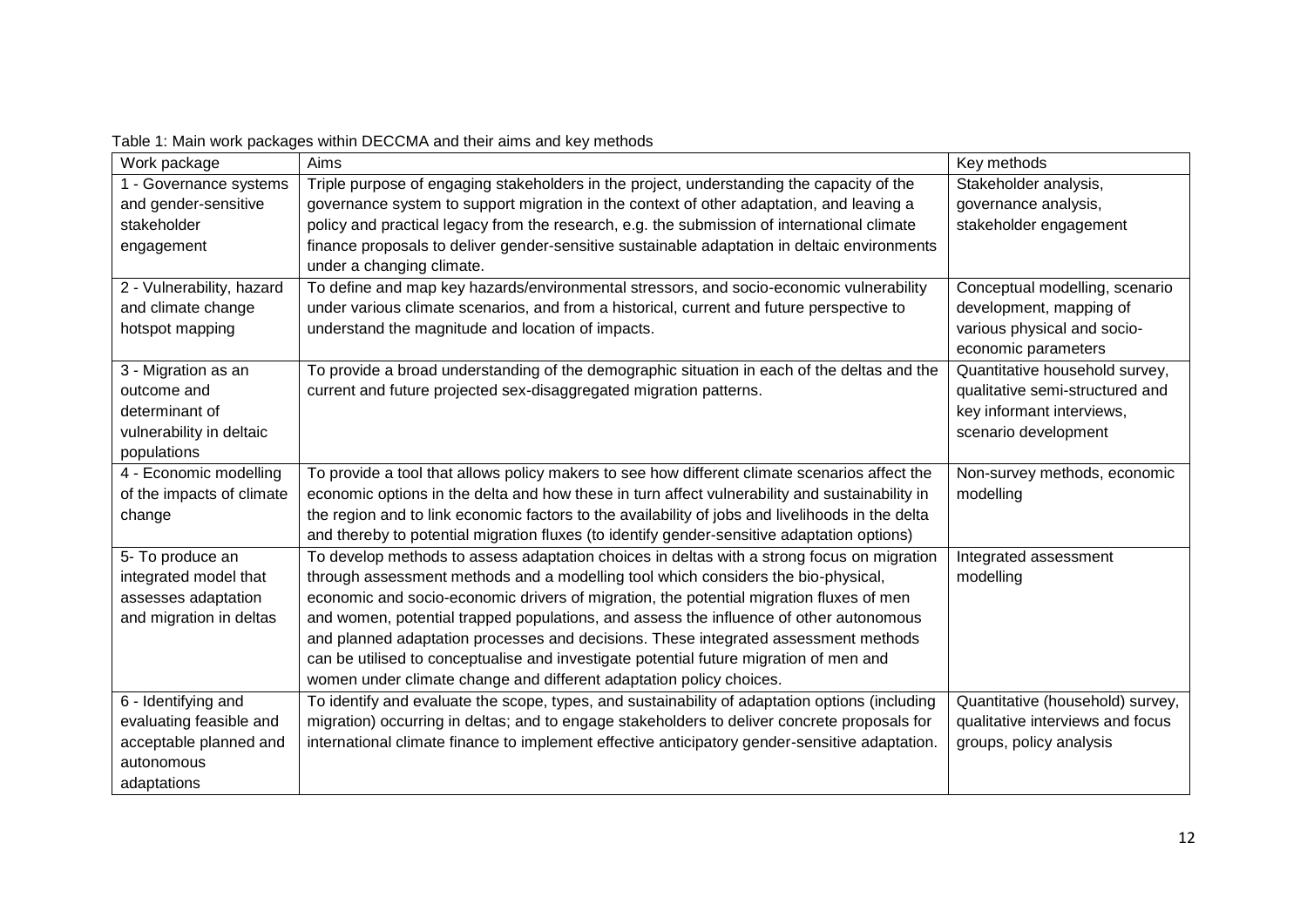# <span id="page-12-0"></span>4.3 Ensuring ongoing support for the effective integration of gender and social equity within work packages

Actively ensuring that the aims, objectives and research questions of DECCMA have considered gender and social equity from the initial proposal means that all participating researchers have been committed to the need to disaggregate data collection by sex. As outlined above, collecting data for gender analysis also requires differences in how the research is undertaken. Whilst gender specialists will be trained in such methods, this is not the case for the members of the DECCMA team, whose wideranging backgrounds span subjects from engineering to demography to economics as well as interdisciplinary and qualitative social sciences. As a result, DECCMA has contracted gender specialists as part of the project team, as well as ensuring that there are team members with a gender background working at country level in Bangladesh, Ghana and India. Gender training, in addition to *ad hoc* support, is incorporated within DECCMA's capacity building strategy (DECCMA, 2015). The first whole consortium meeting in June 2014, for example, included a dedicated training session on gender, including what gender is, why it is important to investigate, and how a gender lens can be applied to the research process.

# <span id="page-12-1"></span>5. Conclusion

The danger with cross-cutting issues such as gender and social equality is that separating them out can cause them to seem abstract and distant, whilst adding them on at a later stage may result in the perception of additional effort on the part of the researchers. DECCMA's approach to inclusion of gender began at the proposal development stage, and this is evident from the gender-sensitive aims and objectives. Recognising that not all consortium members have gender backgrounds, there is specific inclusion of gender-sensitivity training within the consortium capacity building strategy. In addition, gender specialists have been included in the consortium to provide ongoing support and inputs as the research commences and results become available for analysis. Currently DECCMA is at the stage of beginning the research but, as results emerge, the analysis will also be undertaken with a gender lens.

Gender inequalities remain pervasive worldwide, but the differing extents to which they play out reflect social constructions and the intersectionality of gender with other social identifiers that together create various power relations. These power relations can influence migration patterns and types which can, in turn then affect gender roles and relations, but empirical information in this regard is currently lacking. Likewise, there has long been recognition of the importance of gender in adaptation but the generation of nuanced information beyond the differences between men and women is also in its infancy. There is little in terms of adaptation initiatives that are specifically targeted towards marginalised socioeconomic groups (Ford et al, 2014). Gender-sensitive research design means that DECCMA has much to contribute to gender debates, as well as ensuring that the applications of findings, in terms of supporting adaptation, are gender-sensitive, and do not reinforce existing inequalities.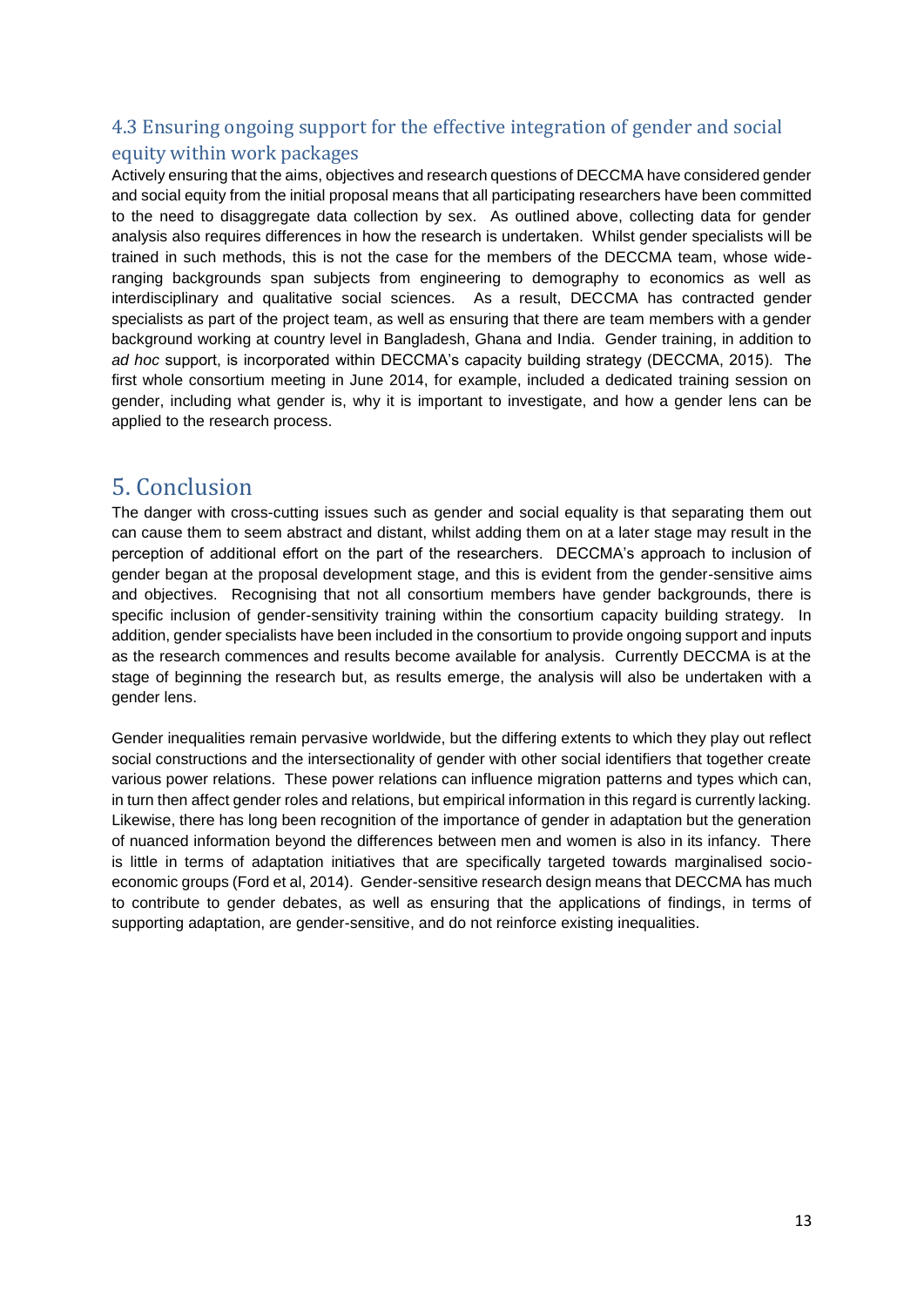# <span id="page-13-0"></span>6. References

Adams, H., Allan, A., Dey, S., Ghosh, A., Hill, C., Hutton, C., Mondol, S., Rieu-Clarke, A., Salehin, M., Spray, C., Addoquaye Tagoe, C., Tompkins, E. and Vincent, K., 2015a, DECCMA Stakeholder Engagement Plan (draft), 23p.

Adams, H. et al, 2015b, DECCMA Community Engagement Plan (draft), 10p.

Adger, W.N., Agrawala, S., Mirza, M.M.Q., Conde, C., O'Brien, K., Pulhin, J., Pulwarty, R., Smit, B. and Takahashi, K., 2007, Chapter 17: Assessment of adaptation practices, options, constraints and capacity, in IPCC (eds) *Climate Change 2007: Synthesis Report. Contribution of Working Groups I, II*  and III to the Fourth Assessment Report of the Intergovernmental Panel on Climate Change, IPCC, Geneva, Switzerland, 719-743.

Adger, W.N., Pulhin, J.M., Barnett, J., Dabelko, D.B., Hovelsrud, G.K., Levy, M., Oswald Spring, Ú. and Vogel, C.H., 2014, Human security. In: *Climate Change 2014: Impacts, Adaptation, and Vulnerability. Part A: Global and Sectoral Aspects. Contribution of Working Group II to the Fifth Assessment Report of the Intergovernmental Panel on Climate Change* [Field, C.B., Barros, V.R., Dokken, D., Mach, K.J., Mastrandrea, M.D., Bilir, T.E., Chatterjee, M., Ebi, K.L., Estrada, Y.O., Genova, R.C., Girma, B., Kissel, E.S., Levy, A.N., MacCracken, S., Mastrandrea, P. R., and White, L.L. (eds.)]. Cambridge University Press, Cambridge, United Kingdom and New York, NY, USA, pp. 755-791.

Afifi, T., 2011, Economic or Environmental Migration? The Push Factors in Niger, *International Migration Special Issue: Environmentally-induced migration in the context of social vulnerability,* 49, Issue Supplement 1, e95–e124

Agrawal, A. and Lemos, M.C., 2015, Adaptive development, *Nature Climate Change* 5, 185-187

ALIN, 2013, Climate communication for Africa, *JotoAfrika*, 12, June.

ALP, 2014, *Facing uncertainty: The value of climate information for adaptation, risk reduction and resilience in Africa*, CARE International, 24p.

Alston, M., 2013, Women and adaptation, *Wiley Interdisciplinary Reviews: Climate Change. Available online at* <http://dx.doi.org/10.1002/wcc.232>

Anastario, M., Shebab, N., and Lawry, L., 2009, Increased gender-based violence among women internally displaced in Mississippi 2 years post-Hurricane Katrina, *Disaster Medicine and Public Health Preparedness,* 3(1), 18-26.

Arora-Jonsson, S., 2011, Virtue and vulnerability: Discourses on women, gender and climate change, *Global Environmental Change,* 21, 744-751.

Archer, E., 2003, Identifying underserved end-user groups in the provision of climate information, *Bulletin of the American Meteorological Society*, 84(11), 1525-1532.

Baker, L., 2009, *Feeling the Heat: Child survival in a changing climate*, Save the Children, London, 31p.

Barnett, J. and Webber, M., 2010, Accommodating Migration to Promote Adaptation to Climate Change, World Bank Policy Research Working Paper no. WPS 5270, Apr 2010

Becker, G., 1979, Economic analysis and human behaviour, in L. Levy-Garboua (ed.) *Sociological Economics,* Sage, London.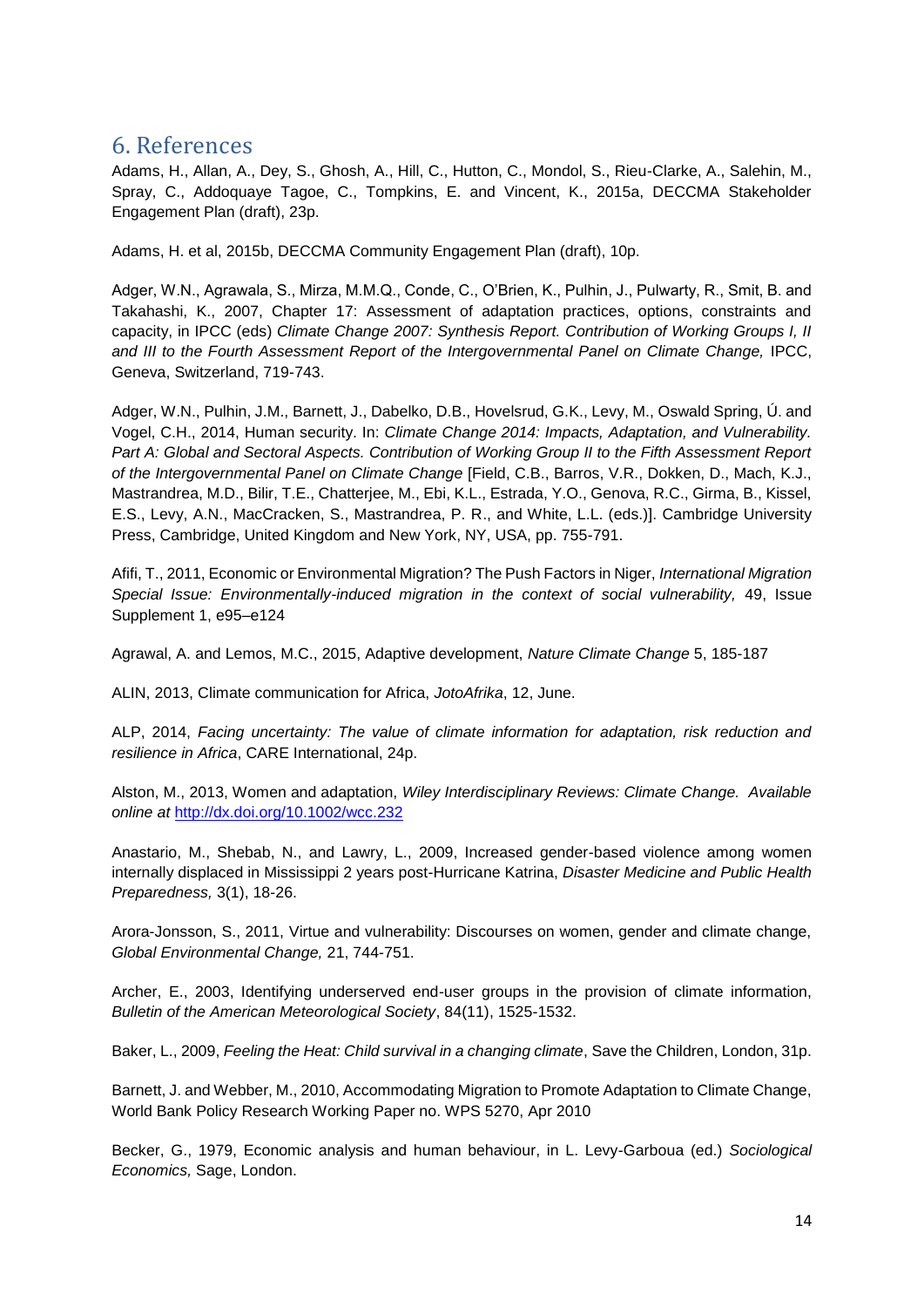Bee, B., Biermann, M. and Tschakert, P., 2013, Gender, development, and rights-based approaches: Lessons for climate change adaptation and adaptive social protection, in M. Alston and K. Whittenbury (eds.), *Research, Action and Policy: Addressing the Gendered Impacts of Climate Change,* Springer, Netherlands, 95-108.

Béné, C., Godfrey Wood, R., Newsham, A. and Davies, M., 2012, Resilience: New Utopia or New Tyranny? Reflection about the Potentials and Limits of the Concept of Resilience in Relation to Vulnerability Reduction Programmes, *IDS Working Paper, 405/ CSP Working Paper 006*.

Black, R., Adger, W.N., Arnell, N. W., Dercon, S., Geddes, A. and Thomas, D. 2011, The effect of environmental change on human migration, *Global Environmental Change,* 21**,** S3-S11

Boko, M., I. Niang, A. Nyong, C. Vogel, A. Githeko, M. Medany, B. Osman-Elasha, R. Tabo and P. Yanda, 2007, Africa, *Climate Change 2007: Impacts, Adaptation and Vulnerability. Contribution of Working Group II to the Fourth Assessment Report of the Intergovernmental Panel on Climate Change*, M.L. Parry, O.F. Canziani, J.P. Palutikof, P.J. van der Linden and C.E. Hanson, Eds., Cambridge University Press, Cambridge UK, 433-467.

Borooah, V.K., Diwakar, D., Mishra, V.K., Naik, A.K. and Sabharwal, N.S., 2014, Caste, inequality and poverty in India: a re-assessment, *Development Studies Research*, 1, 279-294

Boserup, E., 1970, *Women's role in economic development,* St Martin's Press, New York.

Bostrom, A., Bohm. G. and O'Connor, R.E., 2013, Targeting and tailoring climate change communications, *WIREs Climate Change*, 4:447–455. doi: 10.1002/wcc.234

Brown, O., 2008, Migration and Climate Change, *IOM Migration Research Series* No 31, International Organization for Migration, Geneva.

CARIAA, 2014, Proposed Revisions to CARIAA Log Frame Indicator, 3p.

CIGN (CARE International Gender Network), 2012, *Explanatory Note on CARE's Gender Focus*, July 2012, 7p.

DECCMA, 2015, DECCMA Capacity Building Strategy

Devereux, S., and Sabates-Wheeler, R. 2004, *Transformative Social Protection*, IDS Working Paper 232, IDS, Brighton.

Djoudi, H. and Brockhaus, M., 2011, Is adaptation to climate change gender neutral? Lessons from communities dependent on livestock and forests in northern Mali, *International Forestry Review,* 13(2), 123-135.

Eakin, H., Lemos, M.C. and Nelson, D.R., 2014, Differentiating capacities as a means to sustainable climate change adaptation, *Global Environmental Change* 27, 1-8.

Fazey, I., Wise, R.M., Lyon, C., Câmpeanu, C., Moug, P., and Davies, T.T., 2015, Past and future adaptation pathways, *Climate and Development*, http://dx.doi.org/10.1080/17565529.2014.989192

Figueiredo, P. and Perkins, P.E., 2012, Women and water management in times of climate change: participatory and inclusive processes, *Journal of Cleaner Production* (online).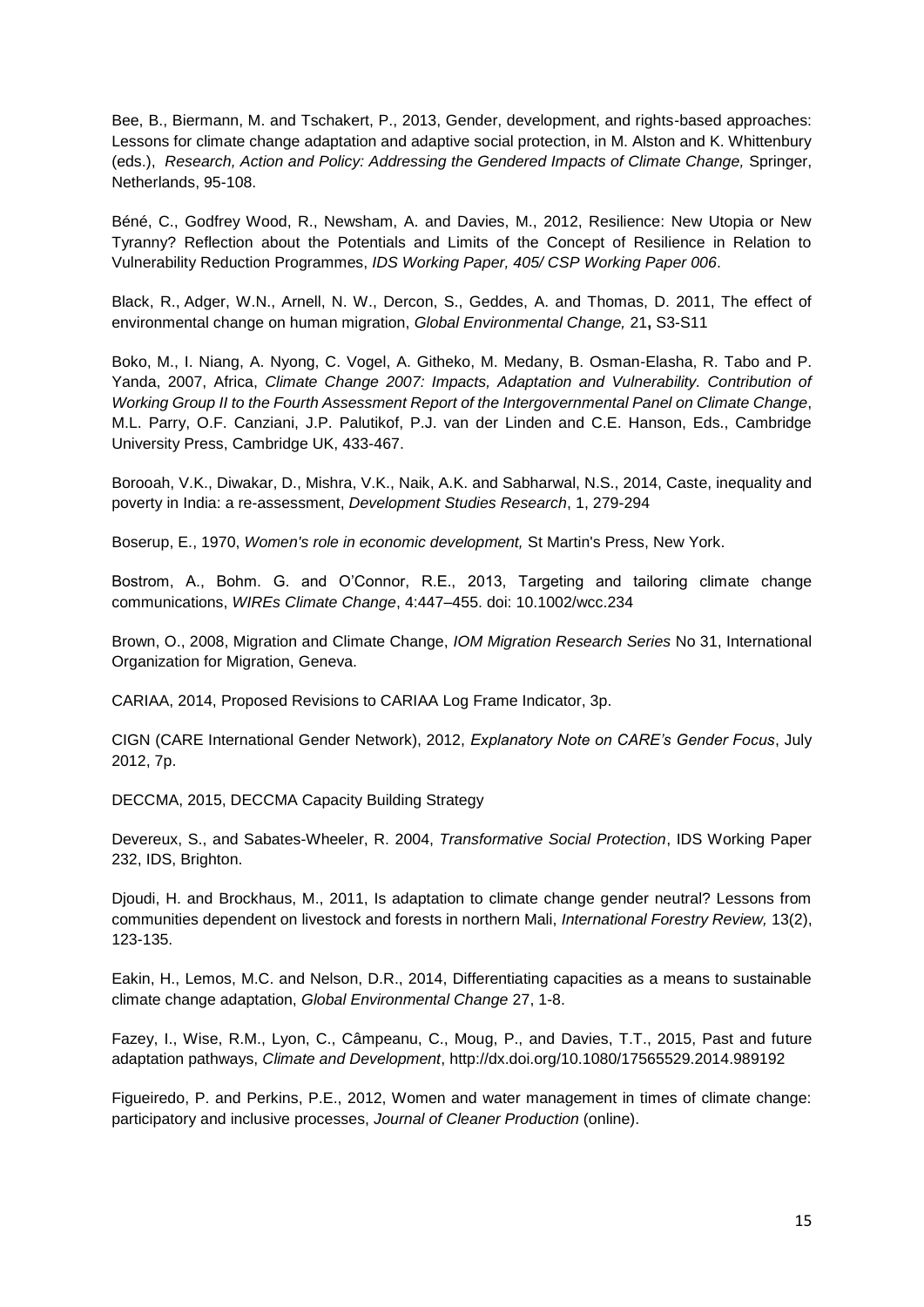Ford, J., Berrang-Ford, L., Bunce, A., McKay, C., Irwin, M. and Pearce, T., 2014, The status of climate change adaptation in Africa and Asia, *Regional Environmental Change*, doi 10.1007/s10113-014-0648- 2.

Foresight, Migration and Global Environmental Change, 2011, *Final Project Report*, Government Office for Science, London. 234p.

Gemenne, F., 2011, Why the numbers don't add up: A review of estimates and Predictions of people displaced by environmental changes. *Global Environmental Change* 21: Supplement 1, 41 – 49.

Goh, A.H.X., 2012, A Literature Review of the Gender-Differentiated Impacts of Climate Change Impacts on Women and Men's assets and well-being in developing countries. *CAPRi Working Paper* No. 106, Washington DC, International Food Policy Research Institute

Gray, C. and Mueller, V., 2012, Drought and population mobility in rural Ethiopia, *World Development*, 40 (1), 134 – 145

Grown, C., Gupta, G.R. and Kes, A. (eds.), 2005, *Taking Action: Achieving gender equality and empowering women*, Earthscan, London.

Holmes R. and Jones, N., 2010, *How to design and implement gender-sensitive social protection programmes*, ODI Toolkit, London.

IDS (Institute of Development Studies), 2011, *Social Protection for Social Justice*, Conference Report

ILO, 1998, *ILO/SEAPAT's OnLine Gender Learning & Information Module. Unit 1: A conceptual framework for gender analysis and planning,* Available online at <http://www.ilo.org/public/english/region/asro/mdtmanila/training/unit1/groles.htm>

Jenkins, P. and Phillips, B., 2008, Battered Women, Catastrophe, and the Context of Safety after Hurricane Katrina, *National Women's Studies Association,* 20(3), 49-68.

Jolly, S. and H. Reeves, 2005, *Gender and Migration: Overview Report*, BRIDGE, Brighton, Institute of Development Studies

Jones, N. and Holmes, R., 2010, *Rethinking social protection using a gender lens*, ODI Working Paper 320, London.

Jost, C., Ferdous, N. and Spicer, T.D., 2014, *Gender and Inclusion Toolbox: Participatory Research in Climate Change and Agriculture*. CGIAR Research Program on Climate Change, Agriculture and Food Security (CCAFS), CARE International and the World Agroforestry Centre (ICRAF), Copenhagen, Denmark. Available online at: [www.ccafs.cgiar.org](http://www.ccafs.cgiar.org/)

Kabeer, N., 2008, *Mainstreaming Gender in Social Protection for the Informal Economy,*  Commonwealth Secretariat, London.

Kevane, M., 2004, *Women and Development in Africa: How gender works*, Lynne Rienner Publishers, London.

Lambrou, Y. and Piana, G., 2006, *Gender: The Missing Component of the Response to Climate Change,* Food and Agriculture Organization, Rome.

Leichenko, R., and Silva, J., 2014, Climate change and poverty: Vulnerability, impacts and alleviation strategies, Advanced Review, *WIREs Climate Change* 2014, doi: 10.1002/wcc.287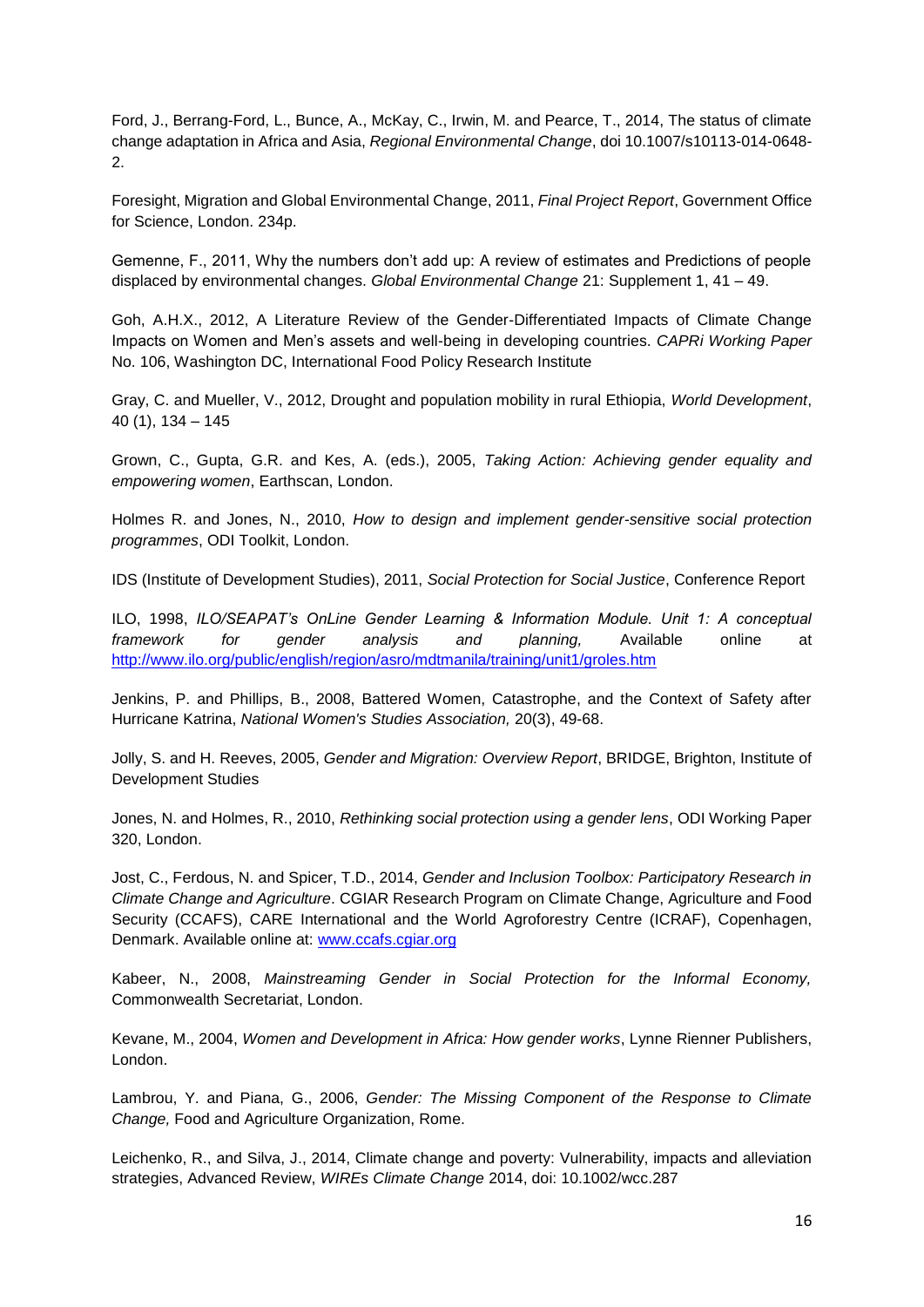Lilleør, B.H. And van den Broeck K., 2011, Economic drivers of migration and climate change in LDCs, *Global Environmental Change*, 21S, S70–S81

McCall, L., 2005, The complexity of intersectionality, *Signs: Journal of Women in Culture and Society* 30 (3), 1771-1800.

McGray, H., Hammill, A., Bradley, R., Schipper, E. L. and Parry, J-E., 2007, *Weathering the Storm: Options for framing adaptation and development*, World Resources Institute, Washington DC.

Momsen, J., 2004, *Gender and Development*, Routledge, London.

Nelson, V., 2011, *Gender, generations social protection and climate change: A thematic review*, ODI, London, 171p.

Nelson, V. and Stathers, T., 2009, Resilience, power, culture, and climate: a case study from semi-arid Tanzania, and new research directions, *Gender & Development*, 17(1), 81-94.

Neumayer, E. and Plümper, T., 2007, The gendered nature of natural disasters: The impact of catastrophic events on the gender gap in life expectancy, 1981–2002, *Annals of the Association of American Geographers,* 97(3), 551-566.

Paavola, J., 2008, Livelihoods, vulnerability and adaptation to climate change in Morogoro, Tanzania, *Environmental Science & Policy*, 11(7), 642-654.

Pretty, J., 2003, Social capital and the collective management of resources, *Science*, 302(5652), 1912- 1914

Rao, N. and Mitra, A., 2013, Migration, Representations and Social Relations: Experiences of Jharkhand Labour to Western Uttar Pradesh. *The Journal of Development Studies*, 49, 846-860

Rijkers, B. and Costa, R., 2012: *Gender and Rural Non-Farm Entrepreneurship*, Policy research working papers, 6066, World Bank, 68 pp.

Sørensen, N., 2005, Migrant Remittances, Development and Gender, *DIIS Brief*, Copenhagen, Danish Institute for International Studies (DIIS)

Stephenson, J., Newman, K. and Mayhew, S., 2010, Population dynamics and climate change: what are the links? *Journal of Public Health* 32 (2), 150-156.

Suckall, N., Fraser, E. and Forster, P., under review, Reduced migration under climate change: evidence from Malawi using an aspirations and capabilities framework, Climate and Development

Suckall, N., Tompkins, E.L., Vincent, K., Leone, M., Siddiqui, T. and Hutton, C., 2014, Adaptation to climate change: summary of key issues and debates for DECCMA (draft 4.0). Briefing note for DECCMA collaborators, 28p.

Tacoli, C. 2009, Crisis or adaptation? Migration and climate change in a context of high mobility. *Environment and Urbanisation,* 21, 513-525.

Tanner, T. Lewis, D., Wrathall, D., Cradock-Henry, N., Huq, S., Lawless, C., Nawrotzki, R., Prasad, V., Rahman, Md., Alaniz, R., Bronen, R., King, K., McNamara, K., Nadiruzzaman, Md., Henly-Shepard, S. and Thomalla, F., 2015, Livelihood Resilience: Preparing for sustainable transformation in the face of climate change, *Nature Climate Change*, 5, 23-26.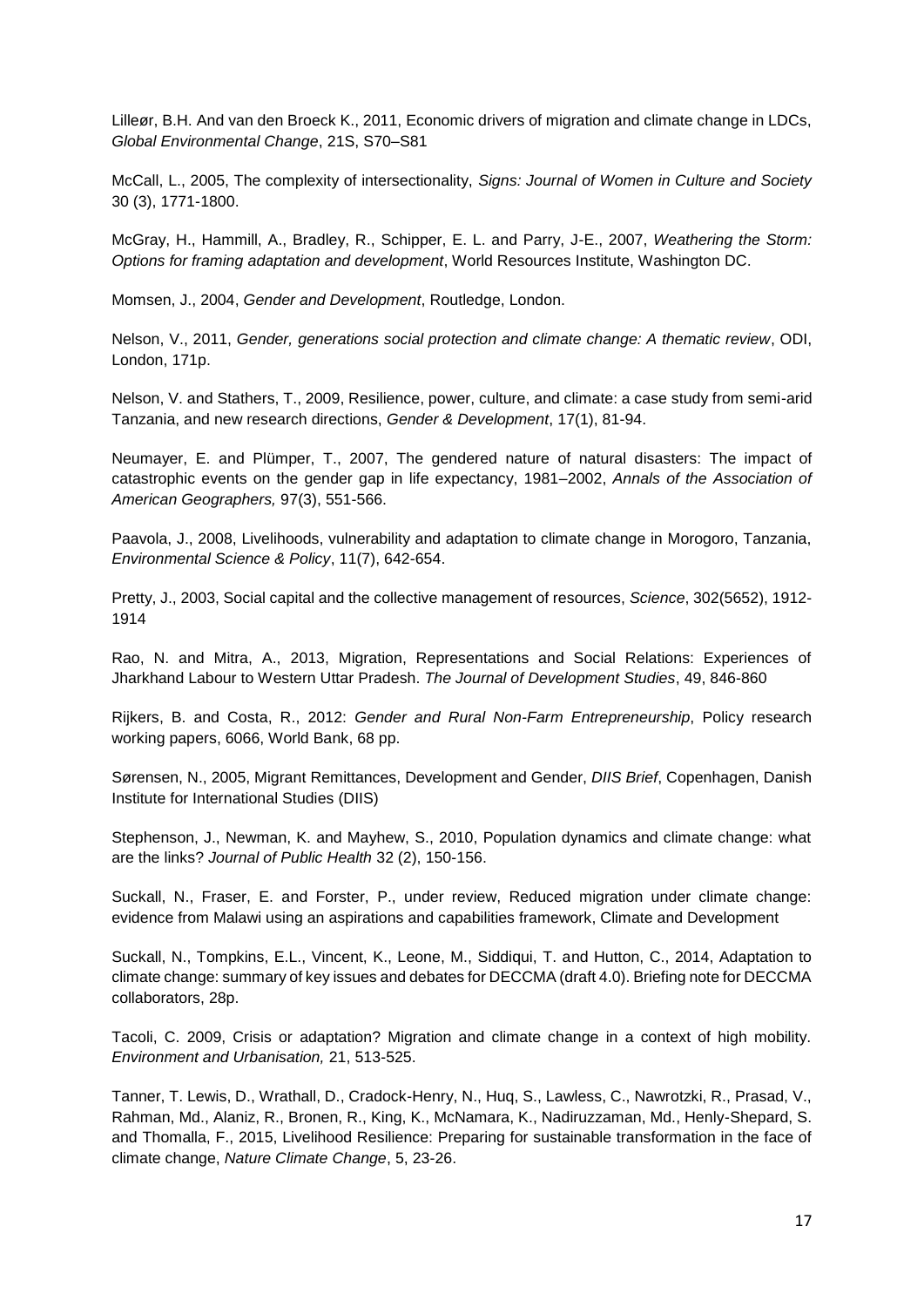Timmers, B., 2014, Gender Analysis of CARIAA Proposals, IDRC, Ottawa, 10p.

Tschakert, P., 2013, From impacts to embodied experiences: tracing political ecology in climate change research, *Geografisk Tidsskrift-Danish Journal of Geography,* 112(2), 144-158.

Tschakert, P. and Machado, M., 2012, Gender Justice and Rights in Climate Change Adaptation: Opportunities and Pitfalls, *Ethics and Social Welfare*, doi: 10.1080/17496535.2012.704929

UNICEF, 2011, *Exploring the Impact of Climate Change on Children in South Africa*, UNICEF, Pretoria, 126pp.

Van der Geest, K., 2011, North-South migration in Ghana: What role for the environment? *International Migration*, 49 (S1), e69-e94.

Vaughan, C. and Dessai, S., 2014, Climate services for society: origins, institutional arrangements, and design elements for an evaluation framework, *WIREs Climate Change*, 5:587–603. doi: 10.1002/wcc.290

Vincent, K., Dougill, A.J., Dixon, J.L., Stringer, L.C., Cull, T.C., Submitted, *Identifying climate services needs for national planning: Insights from Malawi.*

Vincent, K., Cull, T. and Archer, E., 2010, Gendered vulnerability to climate change in Limpopo province, South Africa, in I. Dankelman (ed.), *Gender and Climate Change: An Introduction,* Earthscan, London, 160-167.

WEF, 2014, *The Global Gender Gap Report 2014*, World Economic Forum, Geneva, 395p. Available online at http://www3.weforum.org/docs/GGGR14/GGGR\_CompleteReport\_2014.pdf

Wise, R.M., Fazey, I., Stafford Smith, M., Park, S.E., Archer Van Garderen, E.R.M., Campbell, B., Eakin, H.C., 2014 Reconceptualising adaptation to climate change as part of pathways of change and response, *Global Environmental Change* 218, 325-336